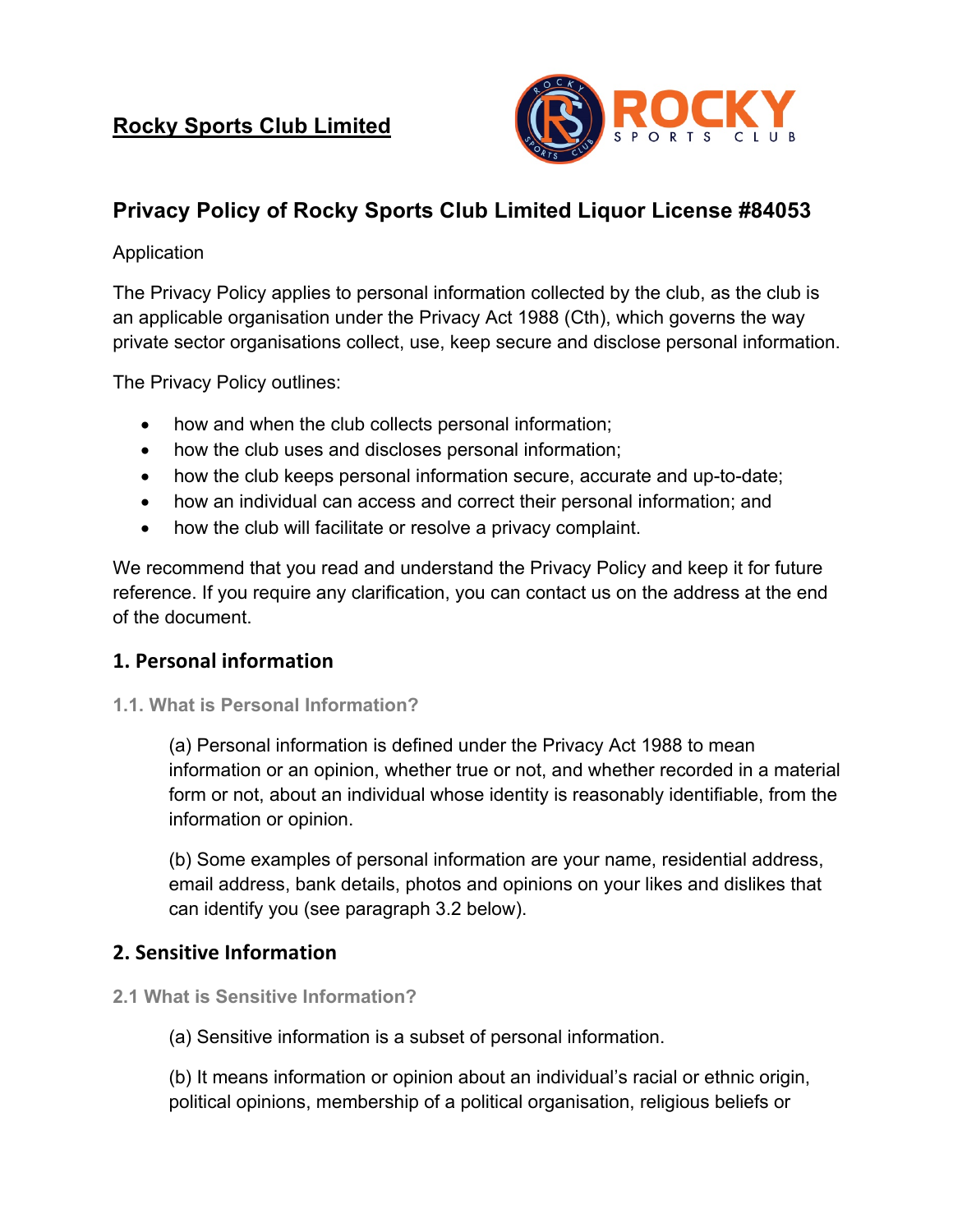affiliations, philosophical beliefs, membership of a professional or trade association, membership of a trade union, sexual orientation or practices, criminal record, health information about an individual, genetic information, biometric information that is to be used for the purpose of automated biometric verification or biometric identification or biometric templates.

#### **2.2 Collection of Sensitive Information**

(a) In general, we attempt to limit the collection of sensitive information we may collect from you, but depending on the uses you make of our products this may not always be possible and we may collect sensitive information from you in order to carry out the services provided to you.

(b) The type of sensitive information we may collect from you or record about you is dependent on the services provided to you by the club and will be limited to the purpose(s) for which it is collected.

(c) We do not use sensitive information to send you Direct Marketing Communications (as defined in paragraph 7 below) without your consent.

(d) We will not collect sensitive information from you without your consent.

#### **2.3 Consent to collection of certain types of sensitive information**

We may collect certain types of sensitive information where you have consented and agreed to the collection of such information.

We will obtain your consent at (or around) the point in time in which we collect the information.

The main type of sensitive information that we may collect (if any) will usually relate to your:

(a) criminal record (if any);

(b) special food or dietary requirements due to medical, cultural or religious reasons;

(c) biometric identification, such as finger print scans;

(d) membership of political organisations and political opinions;

(e) racial origin and religious beliefs, to the extent these are ascertainable from any photographic identification (such as a driver's licence or passport);

(f) gambling habits;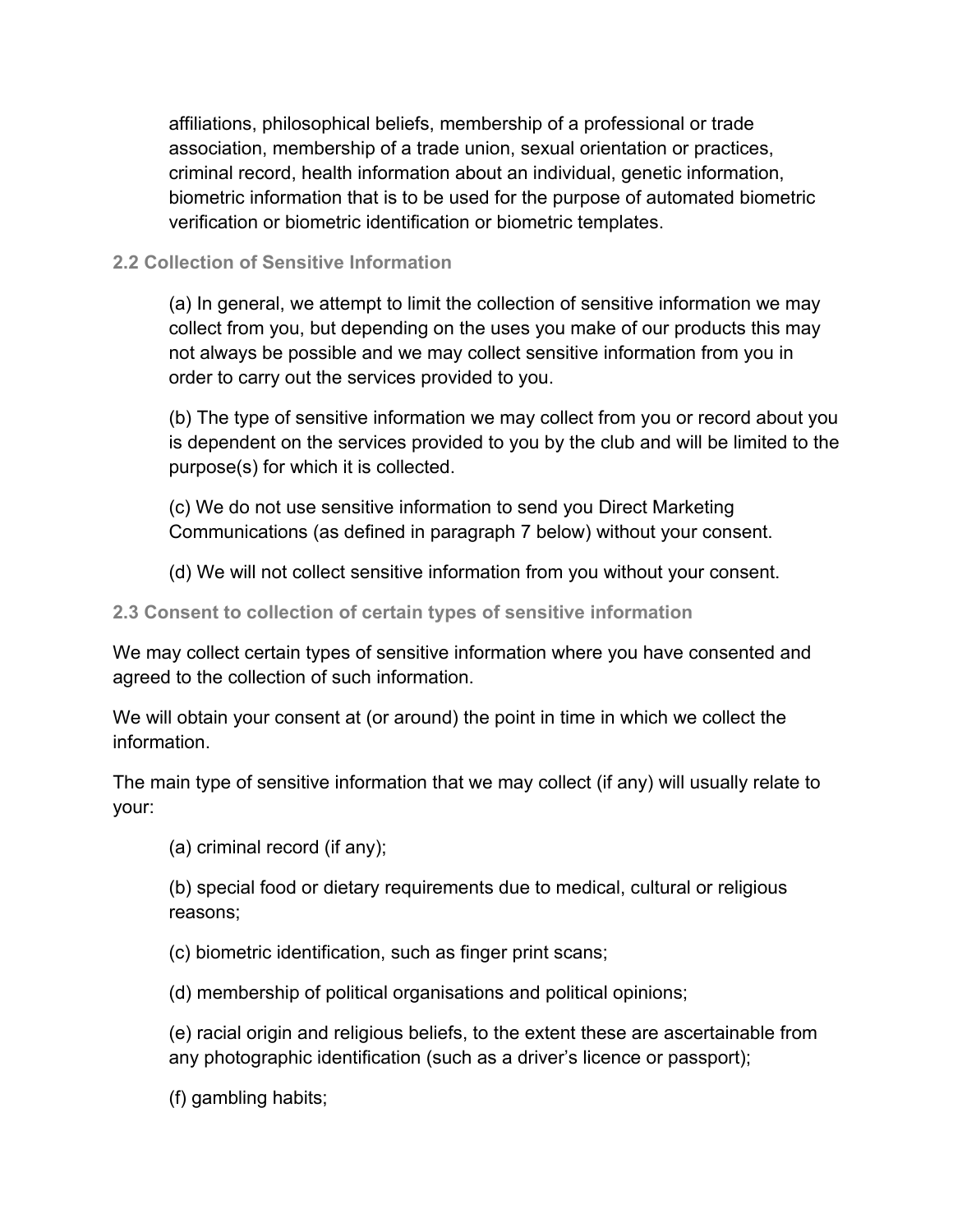(g) philosophical beliefs, if applicable; and

(h) health or medical information, but only if the sensitive information is necessary for, or incidental to, the purposes of collection set out in paragraph 4.

### **3. Collection of your personal information**

**3.1** We will only collect personal information that is necessary for us to provide our products and services to you. This depends ultimately upon the purpose of collection and we have set out the general purposes of collection at paragraph 4 below.

**3.2** The type of information includes (but is not limited to) the following:

(a) your contact information such as full name (first and last), e-mail address, current postal address, delivery address (if different to postal address) and phone numbers; and/or on renewal of your membership we may ask you to confirm these details so that our records are updated and accurate.

(b) details relating to your employment (if applicable) or your previous employment, which shall include, but is not limited to, obtaining your tax file number and superannuation details;

(c) your date of birth;

(d) proof of your identity (including, but not limited to, driver's licence, passport, birth certificate);

(e) any sensitive personal information listed in paragraph 2.3;

(f) if applicable, emergency contact details;

(g) details required as part of your club membership or visitation, including but not limited to the information required under the members and visitors registers;

(h) whether you participated in any activity or event organised by the club;

(i) photographs or video footage taken at our premises, which may include you;

(j) your opinions, statements and endorsements collected personally or via surveys and questionnaires, including but not limited to your views on the products and services offered by the club; and

(k) if you are requesting products or services from us or we are purchasing goods or services from you, then any relevant payment or billing information (including but not limited to bank account details, direct debit, credit card details, billing address, repayment information and invoice details).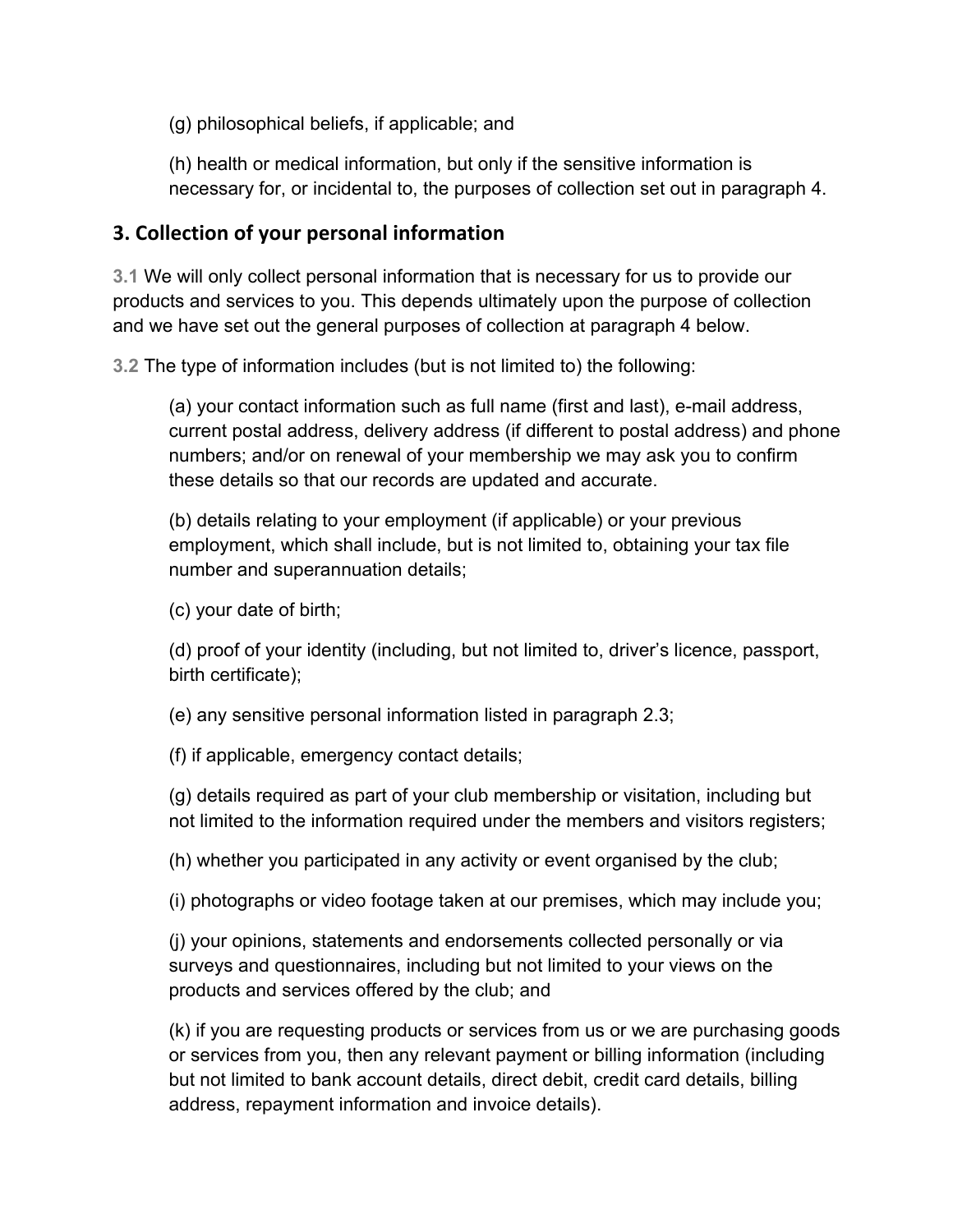**3.3** As far as possible or unless provided otherwise under this privacy policy, we will collect your personal information directly from you. If we collect details about you from someone else, we will, whenever reasonably possible, make you aware that we have done this and the reason for it.

**3.4** When you engage in certain activities, such as entering a contest or promotion, filling out a survey or sending us feedback, we may ask you to provide certain information, which you may withhold or provide at your own discretion. It is optional for you to engage in these activities.

**3.5** Depending upon the reason for requiring the information, some of the information we ask you to provide may be identified as mandatory or voluntary. If you do not provide the mandatory data or any other information we require in order for us to provide our services to you, we may be unable to provide or effectively provide our services to you.

**3.6** If you use our website, we may utilise "cookies" which enable us to monitor traffic patterns and to serve you more efficiently if you revisit our website. A cookie does not identify you personally but may identify your internet service provider or computer. You can set your browser to notify you when you receive a cookie and this will provide you with an opportunity to either accept or reject it in each instance.

### **4. Use and disclosure of your personal information**

**4.1** We will only use or disclose your personal information for the primary purposes for which it was collected or as consented to and/or as set out below.

**4.2** You consent to us using and disclosing your personal information to facilitate a purpose in connection with:

(a) if required, the verification of your identity, including the verification of your date of birth, if applicable;

(b) facilitating membership or visitation requirements (for example, entry into the Register of Members which is available for public inspection by other members);

(c) provision of our products and services to you, which shall include but is not limited to:

(1) the administration and management of our products and services, including charging, billing, credit card authorisation and verification, checks for financial standing, credit-worthiness (including but not limited to undertaking an assessment for credit loss and obtaining credit references, if applicable), fraud and collecting debts; and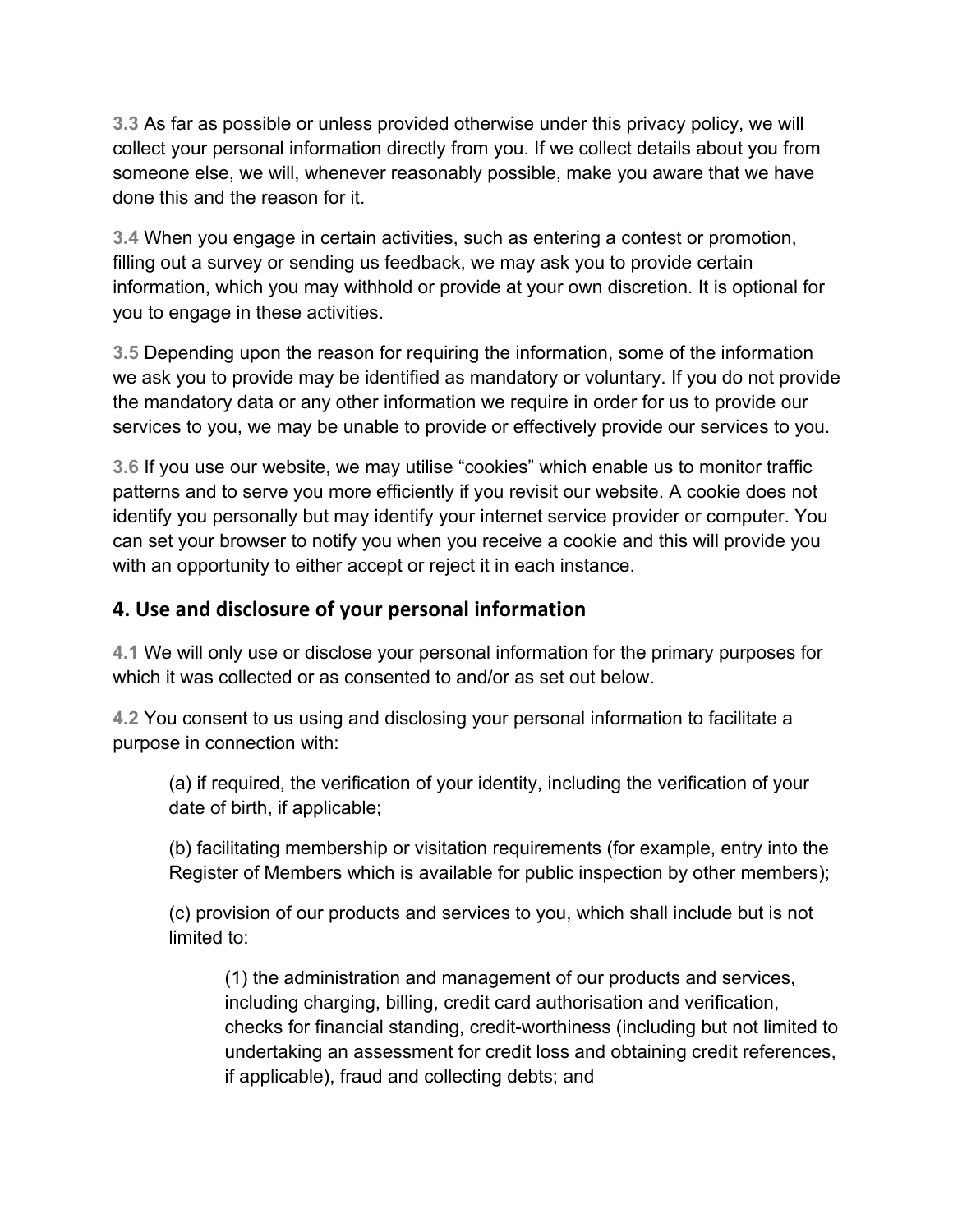(2) to offer you updates, or other content or products and services that may be of interest to you;

(d) to facilitate the administration, management and improvement of the club, including but not limited to:

(1) the use of your personal information collected in accordance with paragraph 3.1 in the administration and management of the club;

(2) communications between Member Clubs (being those clubs which are members of Clubs Queensland), including but not limited to reciprocal arrangements and sharing of industry news;

(3) the management, governance and administration of the club, including but not limited to any management and governance meetings of the club ;

(e) if applicable, any requirement to include you in various registers maintained by the club including, but not limited to, the register of excluded persons;

(f) facilitating medical assistance in the event of a medical emergency, or to provide you with medical treatment as requested by you;

(g) your participation in any activity or event organised by the club or a third party organisation;

(h) your ability to attend other Member Clubs in Australia or New Zealand;

(i) co-ordinating, managing and maintaining good order and security of the club and our premises, which shall include but is not limited to protecting the rights and safety of other parties on our premises;

(j) investigating and reporting information to third parties regarding any accidents or incidents that may have occurred on our premises;

(k) the improvement of our services (including to contact you about those improvements and asking you to participate in surveys about our products and services);

(l) the maintenance and development of our products and services, business systems and infrastructure;

(m) marketing and promotional activities by us and our related bodies (including by direct mail, telemarketing, email, SMS and MMS messages) such as our customer loyalty programs and newsletters;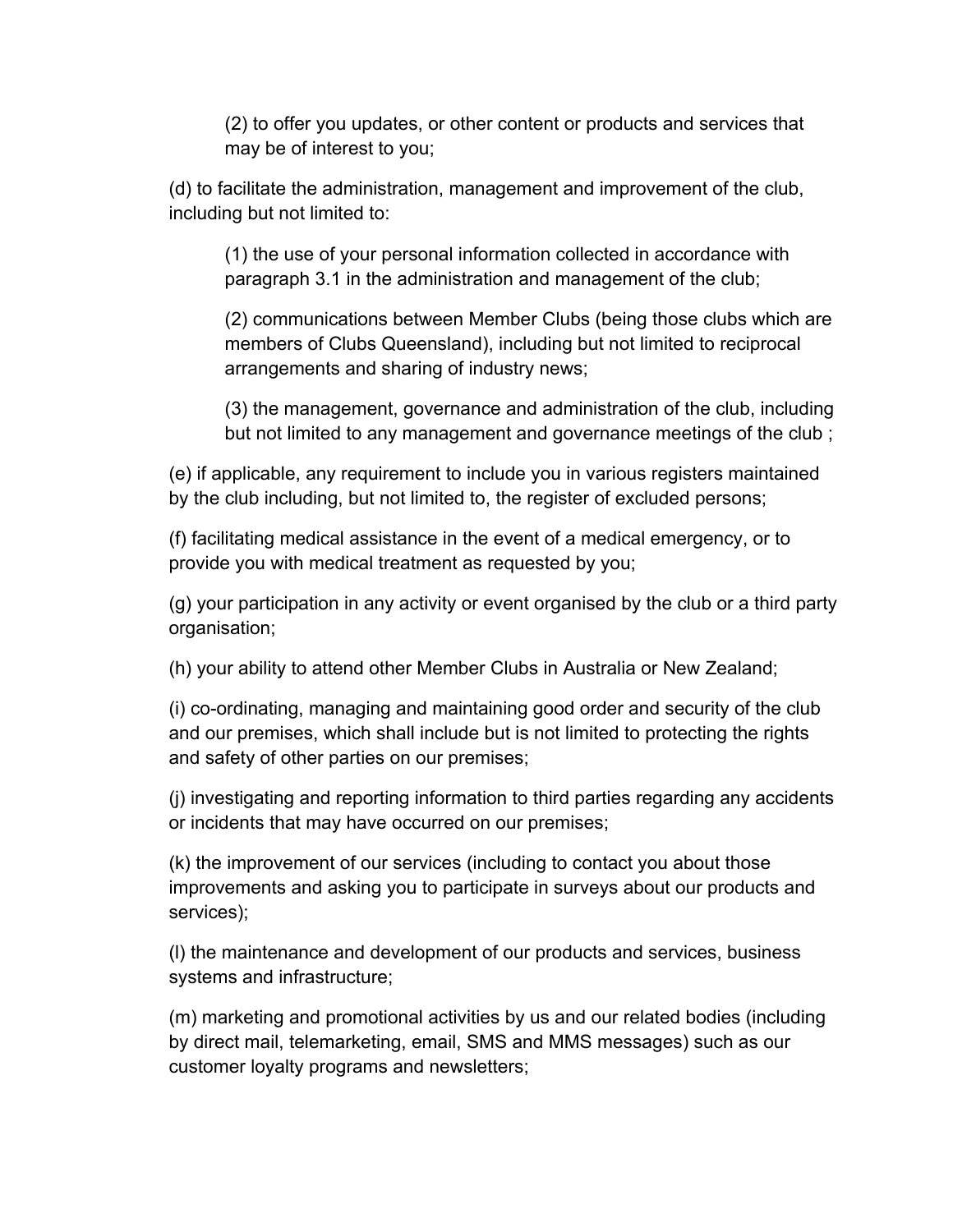(n) to provide customer service functions, including handling customer enquiries and complaints;

(o) to offer you updates, or other content or products and services that may be of interest to you;

(p) our compliance with applicable laws;

(q) the transfer, and matters in connection with a potential transfer, of the club to another entity; and

(r) any other matters reasonably necessary to continue to provide our products and services to you.

**4.3** We may also use or disclose your personal information and in doing so we are not required to seek your additional consent:

(a) when it is disclosed or used for a purpose related to the primary purposes of collection detailed above and you would reasonably expect your personal information to be used or disclosed for such a purpose (secondary use);

(b) if we reasonably believe that the use or disclosure is necessary to lessen or prevent a serious or imminent threat to an individual's life, health or safety or to lessen or prevent a threat to public health or safety;

(c) if we have reason to suspect that unlawful activity has been, or is being, engaged in; or

(d) if it is required or authorised by law or formally requested by a statutory or regulatory authority.

**4.4** In the event we propose to use or disclose such personal information other than for reasons in 4.1, 4.2, and 4.3 above, we will first seek your consent prior to such disclosure or use.

**4.5** If you have received communications from us and you no longer wish to receive those sorts of communications, you should contact us via the details set out at the end of this document and we will ensure the relevant communication ceases. Any other use or disclosure we make of your personal information will only be as required by law or as permitted by the Privacy Act 1988 or by this privacy policy or otherwise with your consent.

# **5. The types of organisations to which we may disclose your personal information**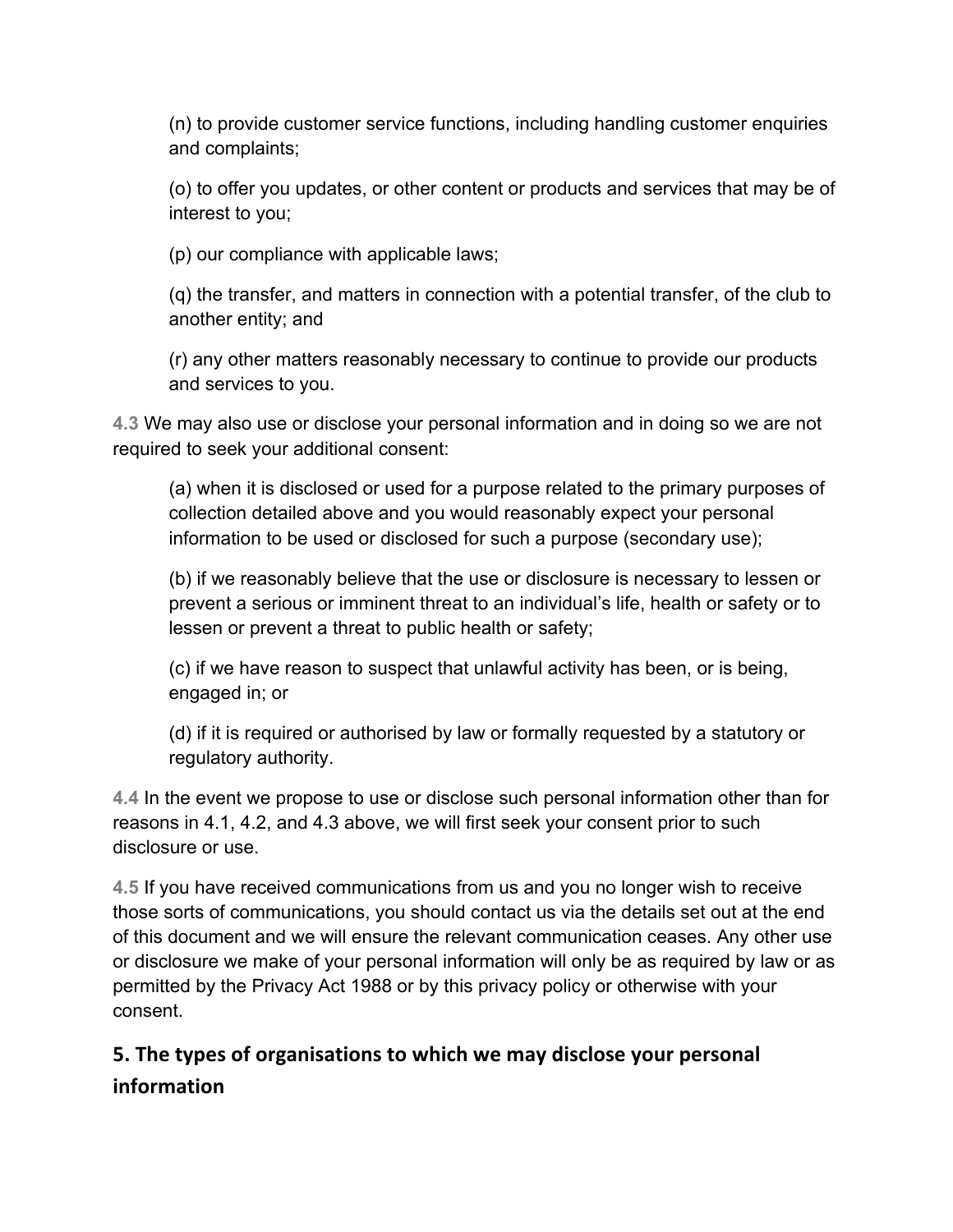**5.1** We may disclose your personal information to other organisations. Examples of organisations and/or parties that your personal information may be provided include:

(a) other Member Clubs;

(b) Clubs Queensland and its related bodies;

(c) if applicable, Clubs Australia and Club New Zealand, and member clubs of Clubs Australia and Clubs New Zealand;

(d) offshore service providers, if any;

(e) related entities and subsidiaries of the club;

(f) third parties, such as trade suppliers and club sponsors; and

(g) our contractors and agents, including but not limited to our professional advisors such as accountants, solicitors and auditors or other companies who assist us in providing our products and services to you.

**5.2** Your personal information is disclosed to these organisations and/or parties only in relation to the goods or services we provide to you or for a purpose permitted by this privacy policy.

**5.3** We take such steps as are reasonable to ensure that these organisations and/or parties are aware of the provisions of this privacy policy in relation to your personal information.

### **6. Photographs and Closed Circuit Television**

**6.1** We use closed circuit televisions (CCTV) at certain locations throughout our premises (e.g. entry and exit) and surrounding areas. The CCTV is integral to our security system and CCTV images are stored for a minimum "retention period" of 28 days (unless an incident is identified, in which case the images are archived and retained for a minimum period of one year after the retention period unless they are given to the relevant authority (e.g. police or OLGR investigator). The CCTV footage must be archived if requested by the relevant authority. (Note: If an incident occurs at the venue, CCTV footage for the period leading up to, during and following the incident must be archived and where no incident has been identified, the CCTV footage is automatically deleted within 30 days after the retention period.)

**6.2** As indicated in paragraph 3.2(i), we may take photographs of you attending our premises, and we may wish to use them for marketing and advertising purposes. Unless you advise us otherwise, you expressly agree and consent to the use of any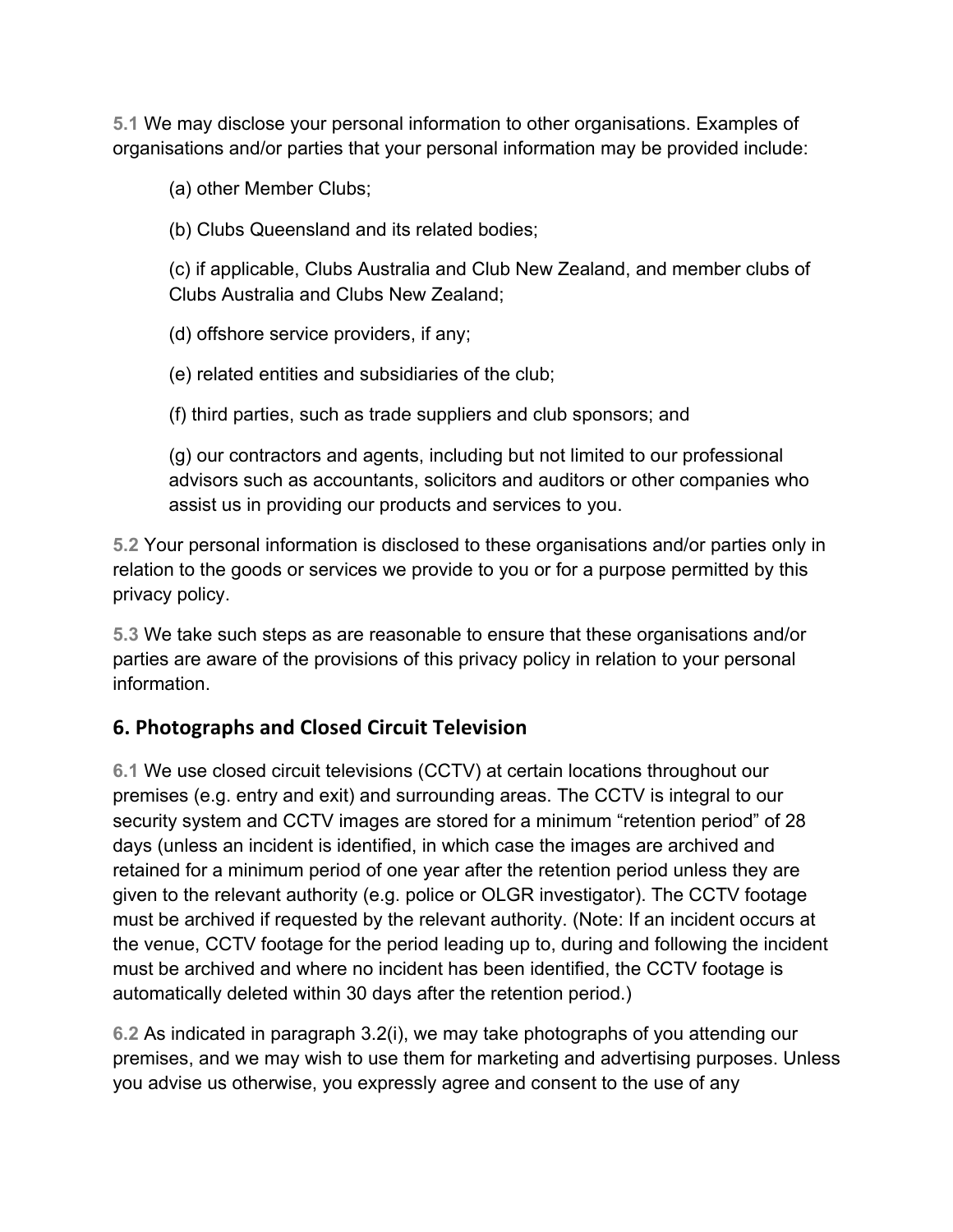photographs, which may include you, for the aforementioned purposes, without compensation.

### **7. Direct Marketing**

**7.1** You expressly consent to us using your personal information, including any email address you give to us, to provide you with information and to tell you about our products, services or events or any other direct marketing activity (including third party products, services, and events) (Direct Marketing Communications) which we consider may be of interest to you.

**7.2** Without limiting clause 7.1, if it is within your reasonable expectations that we send you Direct Marketing Communications given the transaction or communication you have had with us, then we may also use your personal information for the purpose of sending you Direct Marketing Communications which we consider may be of interest to you.

**7.3** You expressly consent to us disclosing your personal information to other organisations (including but not limited to organisations such as those listed in paragraph 5.1) that may also use your personal information for sending you Direct Marketing Communications.

**7.4** If at any time, you do not wish to receive any further Direct Marketing Communications from us, or others under paragraph 7.3, you may ask us not to send you any further information about products and services and not to disclose your information to other organisations for that purpose. You may do this at any time by using the "unsubscribe" facility included in the email or by contacting us via the details set out at the end of this document.

## **8. Cross Border Disclosure**

**8.1** Any personal information that you provide to us may be transferred to, and stored at, a destination outside Australia, including but not limited to New Zealand and the United Kingdom, where we may utilise overseas data and website hosting facilities or have entered into contractual arrangements with third party service providers to assist us with providing our goods and services to you. Personal information may also be processed by staff or by other third parties operating outside Australia who work for us or for one of our suppliers, agents, partners or related companies.

**8.2** By submitting your personal information to us, you expressly agree and consent to the disclosure, transfer, storing or processing of your personal information outside of Australia. In providing this consent, you understand and acknowledge that countries outside Australia do not always have the same privacy protection obligations as Australia in relation to personal information. However, we will take steps to ensure that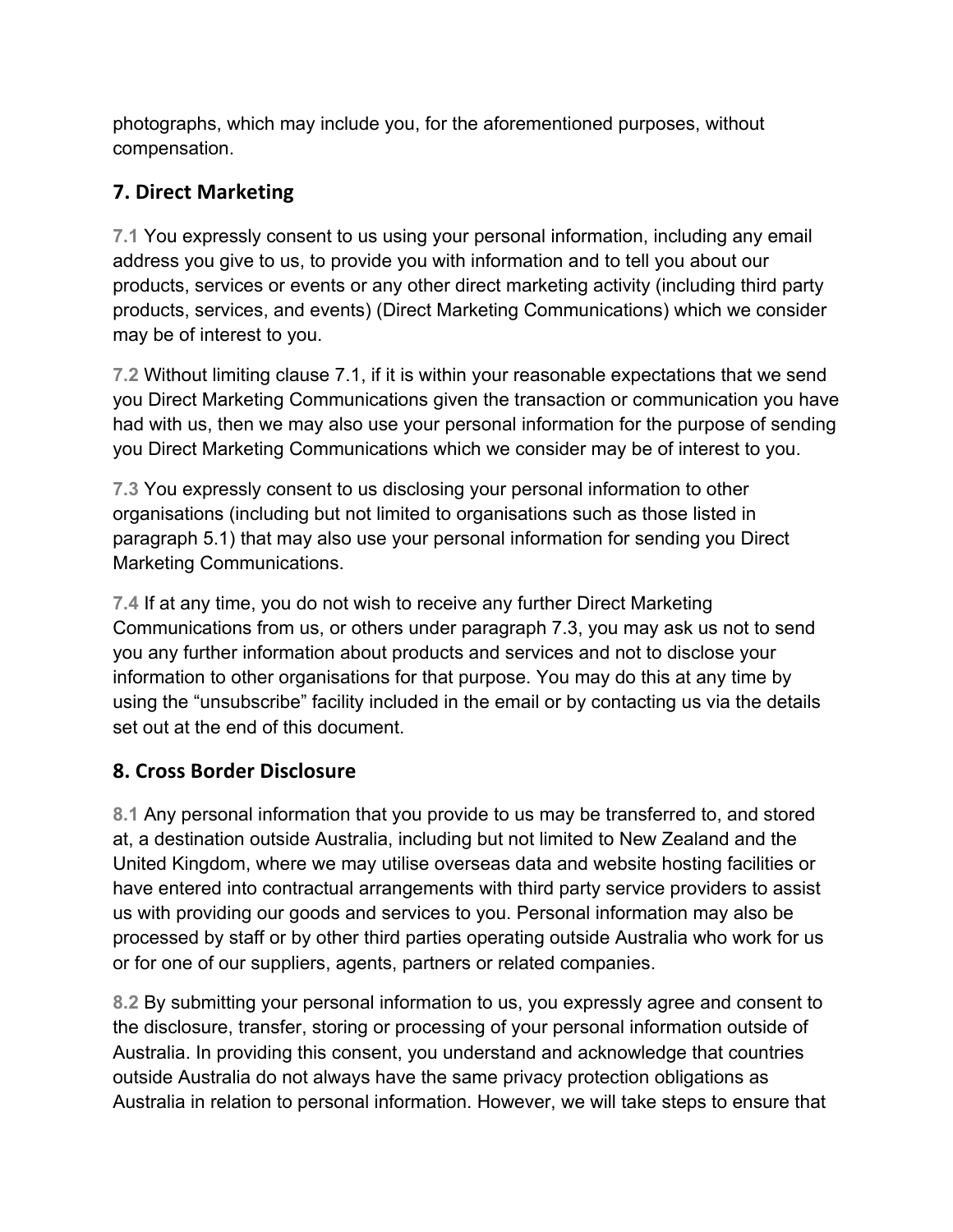your information is used by third parties securely and in accordance with the terms of this privacy policy.

**8.3** The Privacy Act 1988 requires us to take such steps as are reasonable in the circumstances to ensure that any recipients of your personal information outside of Australia do not breach the privacy principles contained within the Privacy Act 1988. By providing your consent, under the Privacy Act 1988, we are not required to take such steps as may be reasonable in the circumstances. However, despite this, we acknowledge the importance of protecting personal information and have taken reasonable steps to ensure that your information is used by third parties securely and in accordance with the terms of this privacy policy.

**8.4** If you do not agree to the transfer of your personal information outside Australia, please contact us by via the details set out at the end of this document.

## **9. Data quality and security**

**9.1** We have taken steps to help ensure your personal information is safe. You will appreciate, however, that we cannot guarantee the security of all transmissions or personal information, especially where the Internet is involved.

**9.2** Notwithstanding the above, we will take reasonable steps to:

(a) make sure that the personal information we collect, use or disclose is accurate, complete and up to date;

(b) protect your personal information from misuse, loss, unauthorised access, modification or disclosure both physically and through computer security methods; and

(c) destroy or permanently de-identify personal information if it is no longer needed for its purpose of collection.

**9.3** However, the accuracy of personal information depends largely on the information you provide to us, so we recommend that you:

(a) let us know if there are any errors in your personal information; and

(b) keep us up-to-date with changes to your personal information (such as your name or address).

### **10. Access to and correction of your personal information**

**10.1** You are entitled to have access to any personal information relating to you which we possess, except in some exceptional circumstances provided by law (e.g. secrecy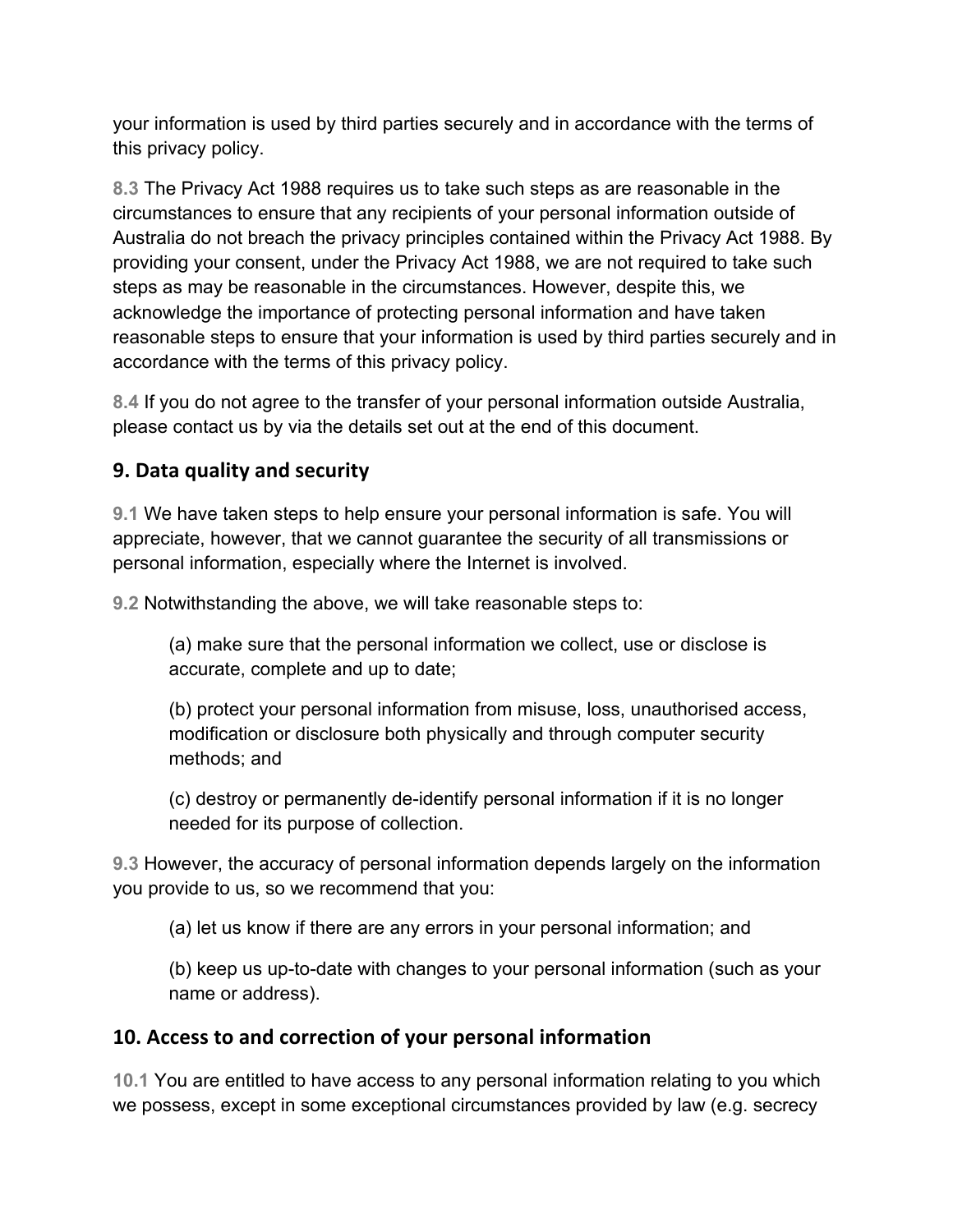provisions under the Anti Money Laundering and Counter Terrorism Financing Laws). You are also entitled to edit and correct such information if the information is inaccurate, out of date, incomplete, irrelevant or misleading.

**10.2** If you would like access to or correct any records of personal information we have about you, you are able to access and update that information (subject to the above) by contacting us via the details set out at the end of this document.

## **11. Consent**

**11.1** You are agreeing to the terms of this privacy principle if you visit the club, use our website or by accepting the terms of one of our terms and conditions (relating to a product or service offer) which refer to this privacy policy.

**11.2** We reserve the right to modify the privacy policy as our business needs require. We will notify you of such changes (whether by direct communication or by posting a notice on our website), after which, your continued use of our products, services or website or your continued dealings with us shall be deemed to be your agreement to the modified terms. If you do not agree to our continued use of your personal information due to the changes in our privacy policy, please contact us via the details set out at the end of this document.

## **12. Resolving Privacy Complaints**

**12.1** We have put in place an effective mechanism and procedure to resolve privacy complaints. We will ensure that all complaints are dealt with in a reasonably appropriate timeframe so that any decision (if any decision is required to be made) is made expeditiously and in a manner that does not compromise the integrity or quality of any such decision.

**12.2** If you have any concerns or complaints about the manner in which we have collected, used or disclosed and stored your personal information, you can tell us by contacting us.

- Telephone: 07 4807 6519
- Email: enquiries@rockysportsclub.com.au
- Post:

Rocky Sports Club, 1 Lion Creek Road, Rockhampton QLD 4700

Please mark your correspondence to the attention of the Club Manager or the Secretary.